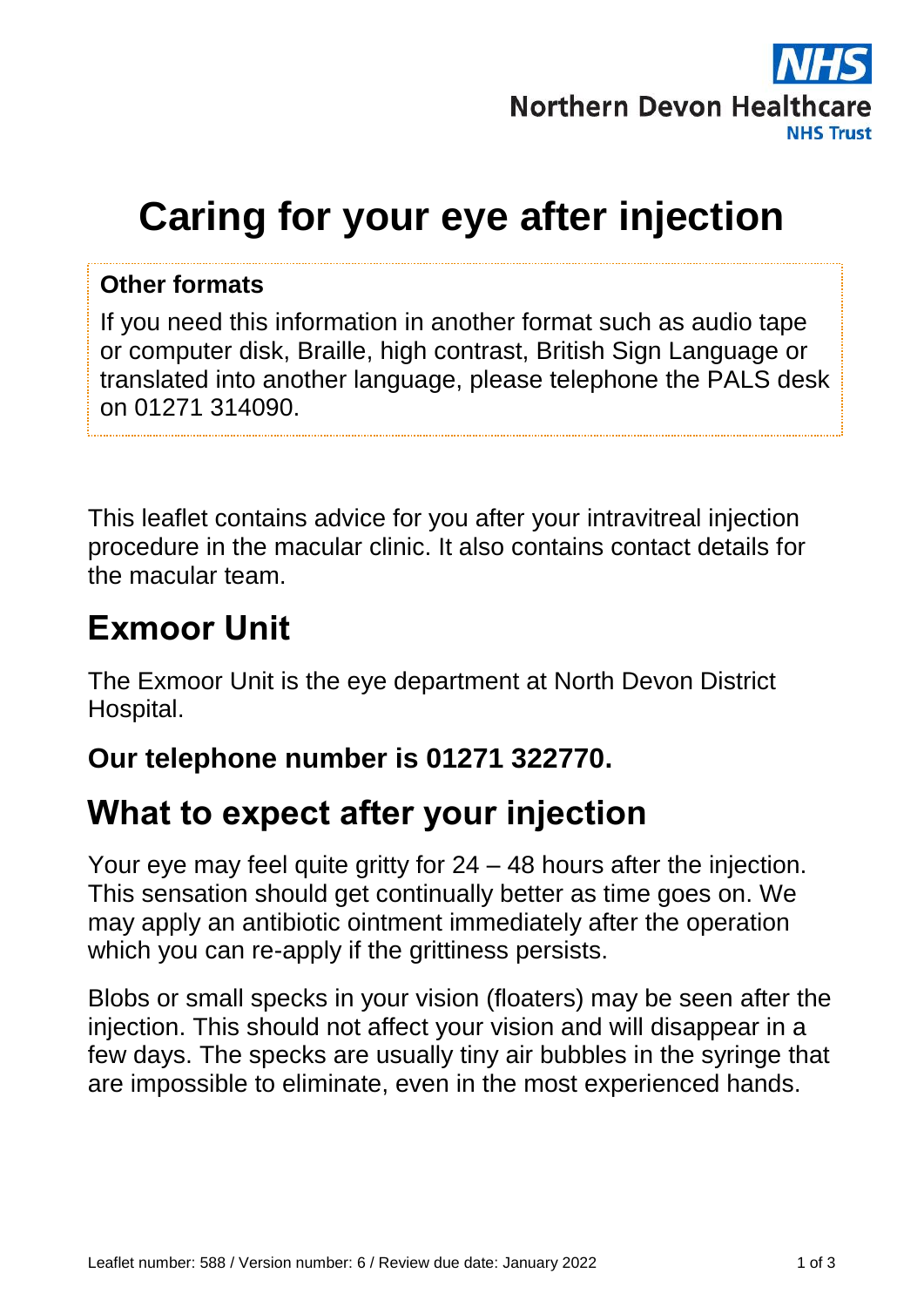### **Post-operative instructions following your injection**

You should not rub your injected eye.

You should not wash your face and hair or shower for 48 hours.

You should not swim for a week after the injection.

You will be given a follow-up appointment four to eight weeks after the injection or course of injections.

Please continue to use any other eye drops you are currently using, which were prescribed by your ophthalmology doctor. Please use a fresh bottle of these drops for the injected eye.

## **Signs of possible complications**

We ask you to ring us urgently if your eye feels worse instead of better as time goes on. The following conditions – especially if they occur after 48 hours – can be warning signs of a complication:

- sensitivity to light or eye pain
- blurred vision
- a red eye (a localised red patch of haemorrhage at the injection site is normal)
- floaters or flashes that are getting worse or a dark shadow or curtain from above or below
- A rare but important warning sign is a milk-like fluid level in front of your iris (the coloured bit of your eye)

**If any of the above warning signs occur, please contact us on 01271 322577.** Ask for the 1<sup>st</sup> on-call senior house officer (SHO) or registrar in ophthalmology department to assess you over the phone or if necessary in A&E. You would need to specify that you had an intravitreal injection into the eye and that you have detected warning signs that you wish to report. If in doubt, always insist to be assessed on a slit lamp microscope.